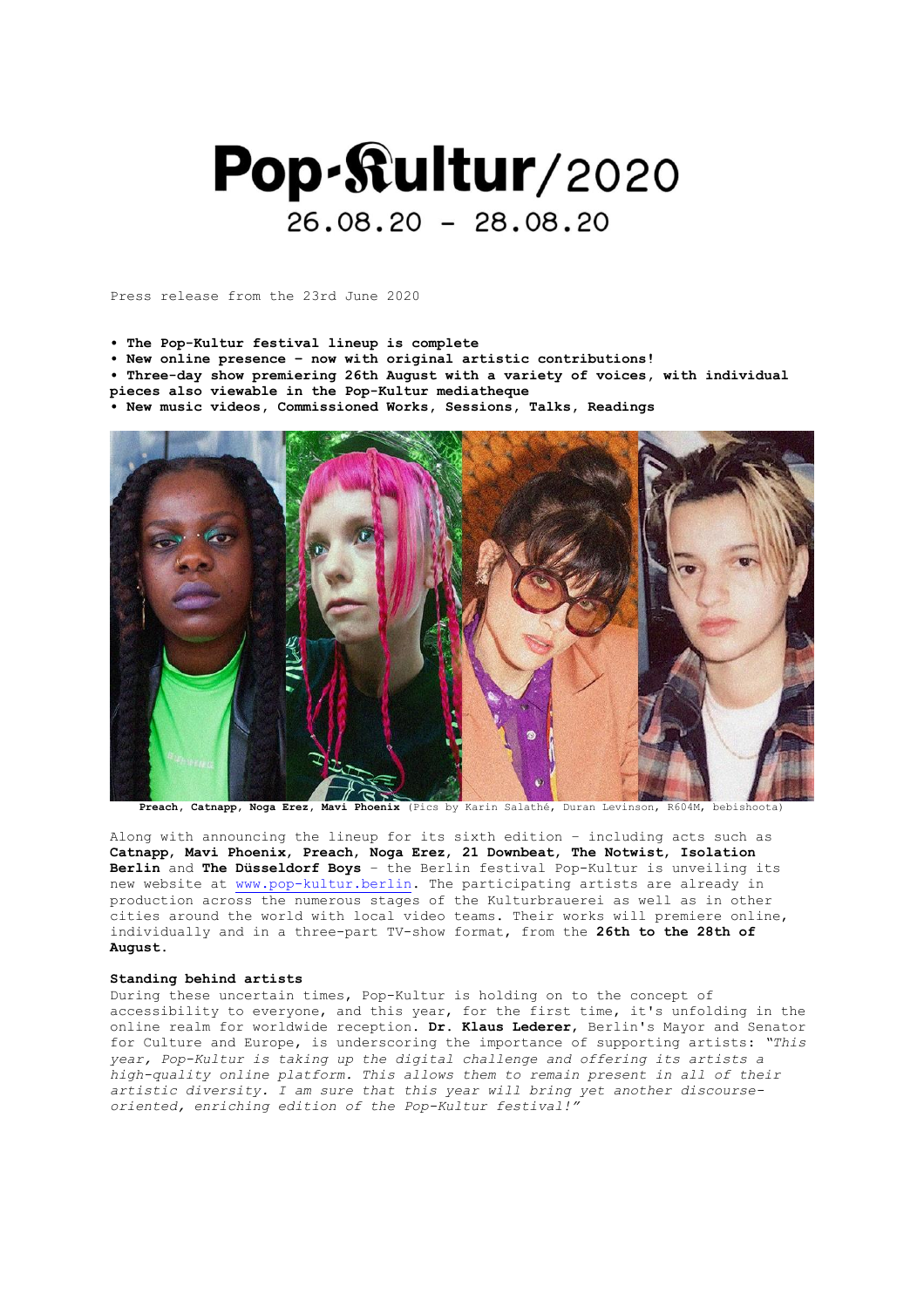

**Madanii & Llucid** (Pic by Colin Audette) **The Düsseldorf Düsterboys** (Pic by Felix Aaron)

## **Digitally connected**

Many musicians have found almost complete artistic freedom in the online realm, and some of them are using new, expressive tools. The members of **Super Besse**, for example, are experimenting with the band's geographical divide and are simulating a live concert split between Minsk and Berlin. In her Commissioned Work, Argentinean Berliner **Catnapp** takes virtual to the next level, immersing herself as an avatar in a video-game world, backed with new music especially composed for the project. Other Berlin musicians are going for a fully multidimensional angle: **hackedepicciotto** have planned a fusion of painting, graphics and green-screen technology in their Commissioned Work, accompanied by a live remix of their music by the **Gebrüder Teichmann**. Elsewhere, **Mueran Hermanos** are working on a video fanzine - with a collage of light art, poetry, studio recordings, video clips and new music. In her Commissioned Work, meanwhile, **Preach** of the Hamburg collective **One Mother** is putting together a performance titled **»Fathoeburger.«**

## **Virtually everywhere**

Audiences can also catch a glimpse into the lives of numerous international artists beyond the stages of Berlin. For example, see Tel Aviv's rap scene through the eyes of Ethiopian-Israeli rapper **Eden Derso**, or check out the Ghanian capital of Accra, where **Wanlov the Kubolor** of **FOKN Bois** is critiquing the system via music and video. **Evija Vēbere** from Riga opens viewers to a surreal atmosphere, and thanks to the multitalented Ghanaian artist **Jojo Abot**, festival guests can explore Los Angeles while engaging with topics like decolonisation and indigenous heritage. Last but not least, the South African-born **Yugen Blakrok** offers a look at her farm in Spain.

## **Works of art, premiered online**

Pop-Kultur 2020 goes further than just presenting concerts without an audience, instead offering around 30 audio-visual works of art that have each been conceived and realised internationally - e.g. the so-called »Sessions,  $\kappa$  which are shot on film sets. All artists have been encouraged to use the possibilities of digital staging rather than simply mirroring their performances as planned before Covid-19. *"The fact that creative works can be pre-produced, both locally and internationally, means not only artistic freedom but also a welcome enrichment to our current everyday life full of restrictions, generating curiosity for people to dive into these works,"* adds **Prof. Dieter Gorny**, chairman of the supervisory board of Initiative Musik.

## **Cinema on the small screen**

Films have always been part of the festival, and this year there's an everstronger focus. From reworkings of silent films in the Commissioned Work by **Chikiss**, to a »picture-novel-film« by **Messer** mastermind **Hendrik Otremba**, to a short film production by **Noga Erez** from Israel – the cinematic genre gets explored in all directions. Also in the programme: the musical documentary **»Contradict. Ideas for a New World,«** dealing with outsiders' skewed perception of the African continent, in which **FOKN Bois** can be seen collecting donations in the streets of Accra for people suffering in the USA.